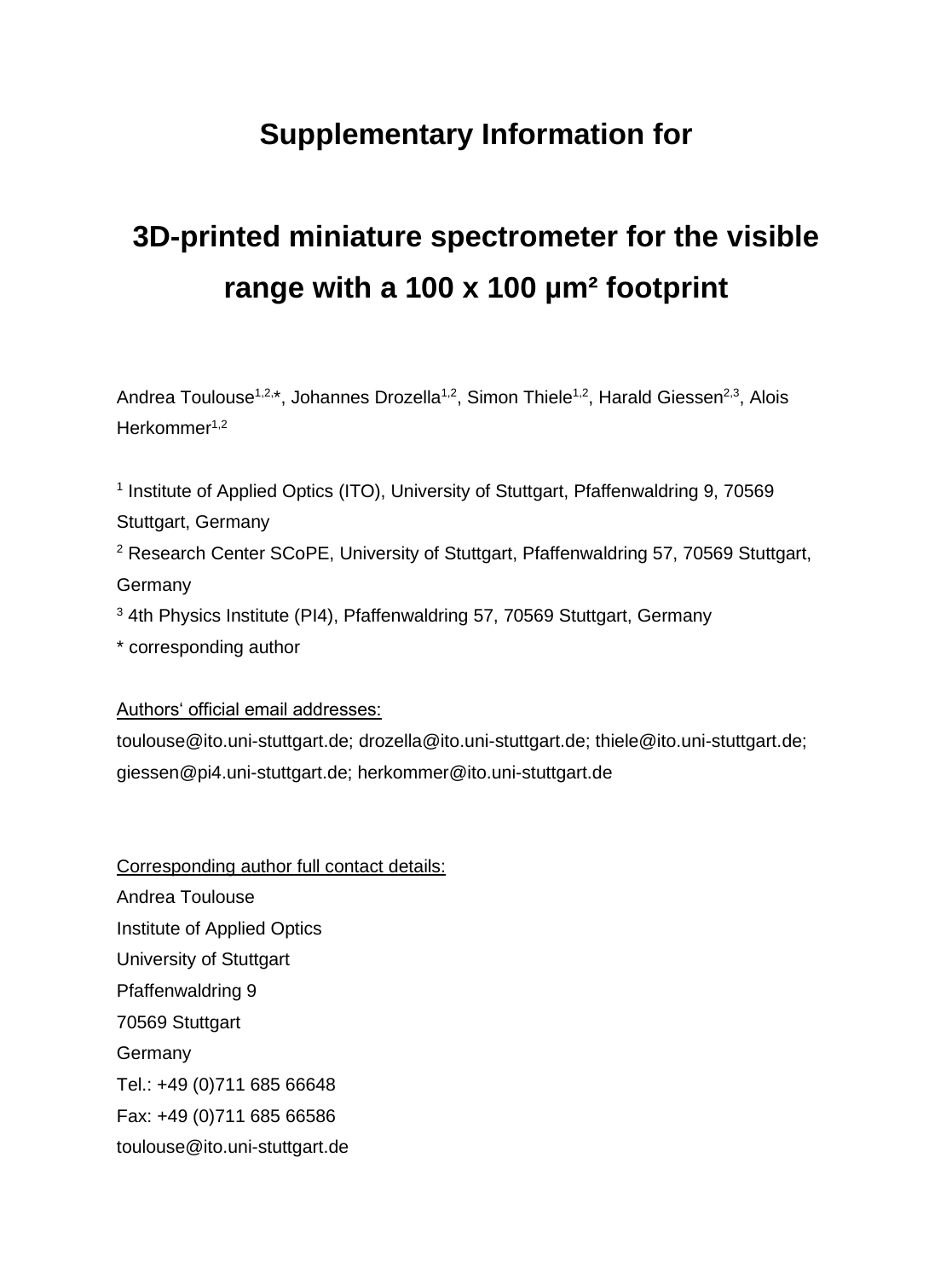#### $\bullet$  direct  $\bullet$  computational **•** Pang 2020 10000 Bandwidth per resolution A AA 1000 Calafiore 2014  $\leftarrow$  Wang 2019 **Bao 2015** 100 Huang 2018 Kyotoku 2010 **Kita 2018 Ibsen Photonics**  $\leftarrow$  Redding 2013 **PEBBLE VIS** this work Hamamatsu SMD  $10$ series **Yang 2019**  $\overline{1}$ 100000 1000  $10$  $0.1$  $0.001$ 0.00001 Footprint area (mm<sup>2</sup>)

#### 1. Miniature spectrometers overview

**Figure S1** Bandwidth per resolution versus footprint area. The spectrometer presented in this work explores a novel size range for direct spectrometers (blue circles). Orange diamonds indicate computational spectrometers. All data points are labeled with first author and year or manufacturer and model, respectively: Bao 2015<sup>1</sup>, Calafiore 2014<sup>2</sup>, Hamamatsu SMD series<sup>3</sup>, Huang 2018<sup>4</sup>, Ibsen Photonics PEBBLE VIS<sup>5</sup>, Kita 2018<sup>6</sup>, Kyotoku 2010<sup>7</sup>, Redding 2013<sup>8</sup>, Pang 2020<sup>9</sup>, Wang 2019<sup>10</sup>, Yang 2019<sup>11</sup>.

Bao 2015<sup>1</sup> states 2-3 nm general resolution (2.5 nm assumed in the graph), 0.5 mm filter spacing, and 196 filters in total on a 8.5 mm x 6.8 mm chip (chip size assumed in the graph). Hamamatsu SMD series<sup>3</sup> is specified with a volume of 11.5 mm x 4 mm x 3.1 mm. Due to its orientation, 11.5 mm  $\times$  4 mm are assumed in the graph as footprint area. Huang 2018<sup>4</sup> states a not further specified resolution better than 10 nm; therefore 10 nm are assumed in this graph. Ibsen Photonics PEBBLE VIS<sup>5</sup> is specified with a volume of 17 mm x 8 mm x 15 mm. Due to its orientation 17 mm x 8 mm are assumed in the graph as footprint area. Kita 2018<sup>6</sup> states 64 channels which are assumed as bandwidth per resolution ratio. The footprint area is not explicitly stated but has been extracted from their Figure 1c and determined to be 585  $\mu$ m x 2.79 mm. Kyotoku 2010<sup>7</sup> states a not further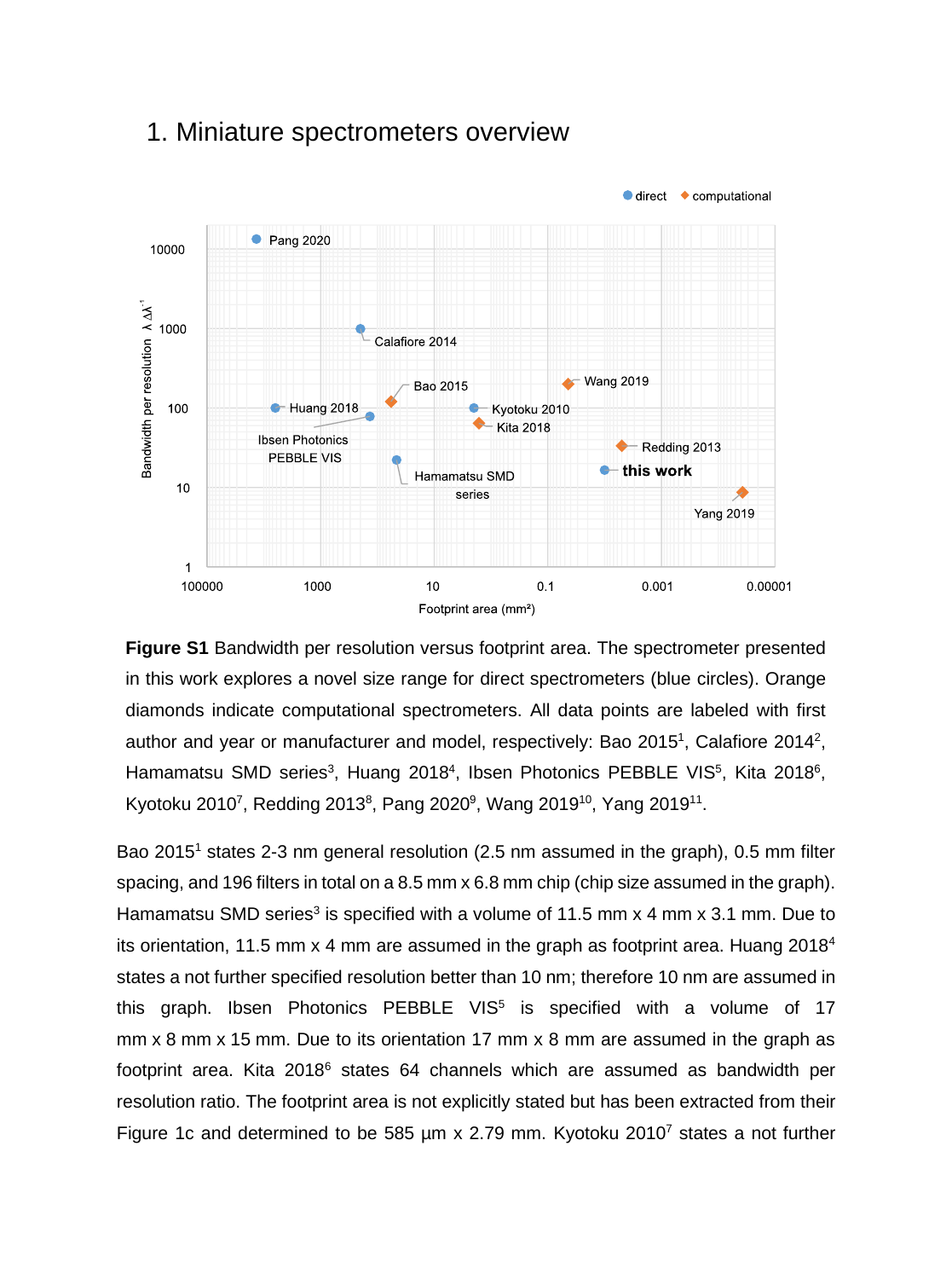specified footprint area less than 2 mm<sup>2</sup>; 2 mm<sup>2</sup> are assumed in the graph. Redding 2013<sup>8</sup> indicates the footprint area in Figure 1a as 50 µm x 100 µm which is assumed in the graph. Pang 2020<sup>9</sup> specifies the prototype size as 15 cm x 9 cm x 5 cm. 15 cm x 9 cm are assumed as footprint area. Yang 2019<sup>11</sup> states the size of the single nanowire as 0.5  $\mu$ m x 75  $\mu$ m which is assumed as footprint area in this graph. The voltage taps are not considered in this footprint area which is thus likely underestimated. A resolution of 15 nm is assumed as stated in the main text.



#### 2. Spectral distribution of the monochromator

**Figure S2** Spectral distribution of the monochromator used in the measurement setup for the given wavelengths. The monochromator is illuminated with a white light halogen lamp and the wavelengths are selected with a multimode fiber with 300 µm diameter (detailed description in the materials and methods section).

**Figure S2** indicates the spectral distribution of the monochromator used in the measurements of the slit width and the spatial-spectral response of the 3D-printed spectrometer. The spectra were taken with an AvaSpec-ULS2048-RS-USB2 spectrometer. The linewidth is of the same magnitude as the resolution of the spectrometer under test,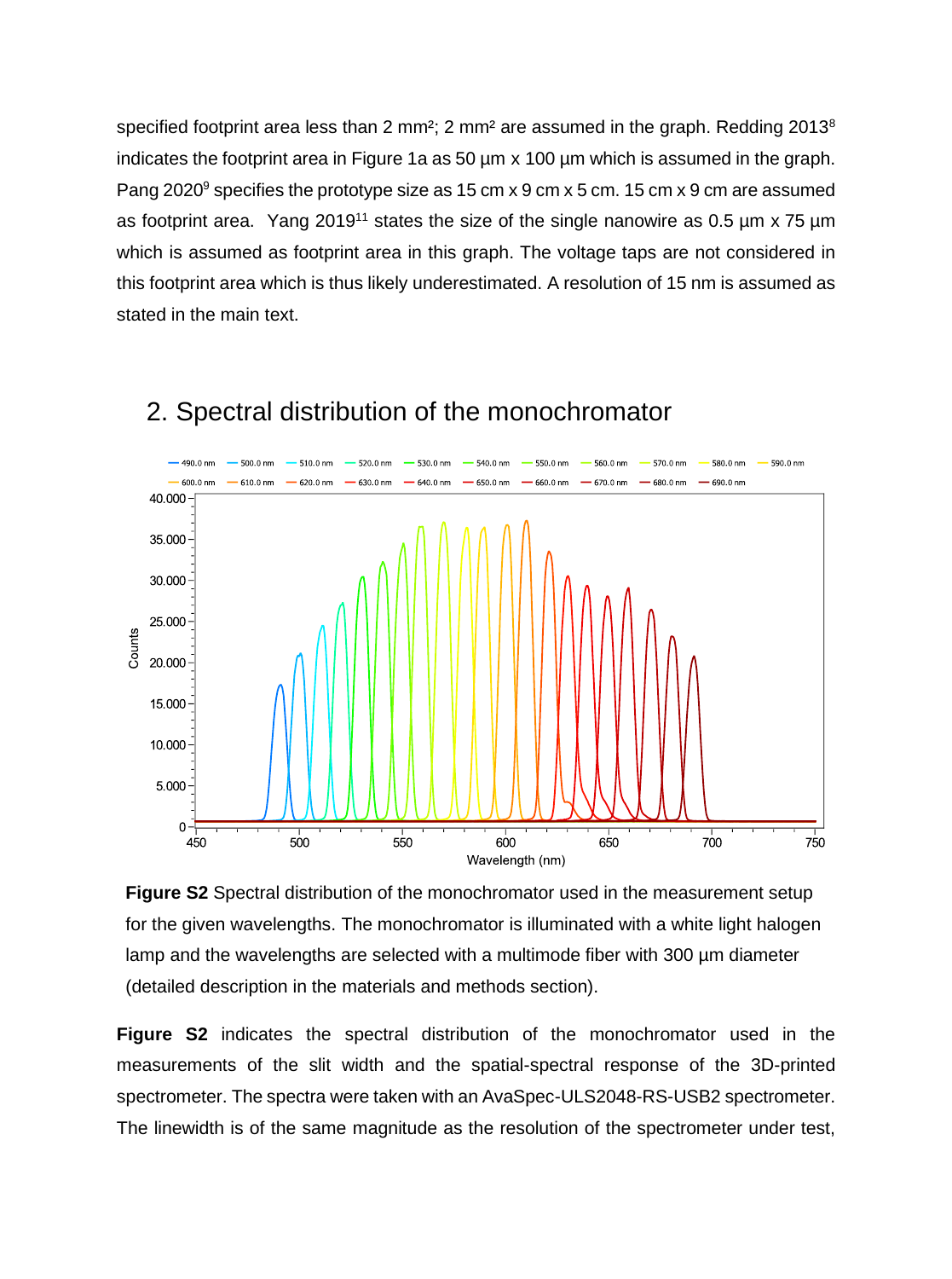therefore, the measured linewidths of the microspectrometer are substantially widened. Consequently, the quantitative linewidth evaluation is determined from the laser measurements. **Figure S2** shows that the halogen lamp used as illumination source of the monochromator has a decrease in intensity towards both ends of the spectrum which leads to a reduced signal-to-noise ratio. Please note, that the intensity of the halogen lamp shifts towards the red with increasing supply voltage (wavelengths of the monochromator remain constant). Regarding the spatial-spectral response measurements the intensity distribution only affects the noise level since each profile is normalized to its own maximum.



### 3. Characterization of the chirped grating

**Figure S3** Scanning electron microscope (SEM) images of the chirped grating. **a** Cut view of the 3D-printed volume model. The red box indicates the excerpt of the model that has been printed for these measurements. The blue sketch indicates the extent of the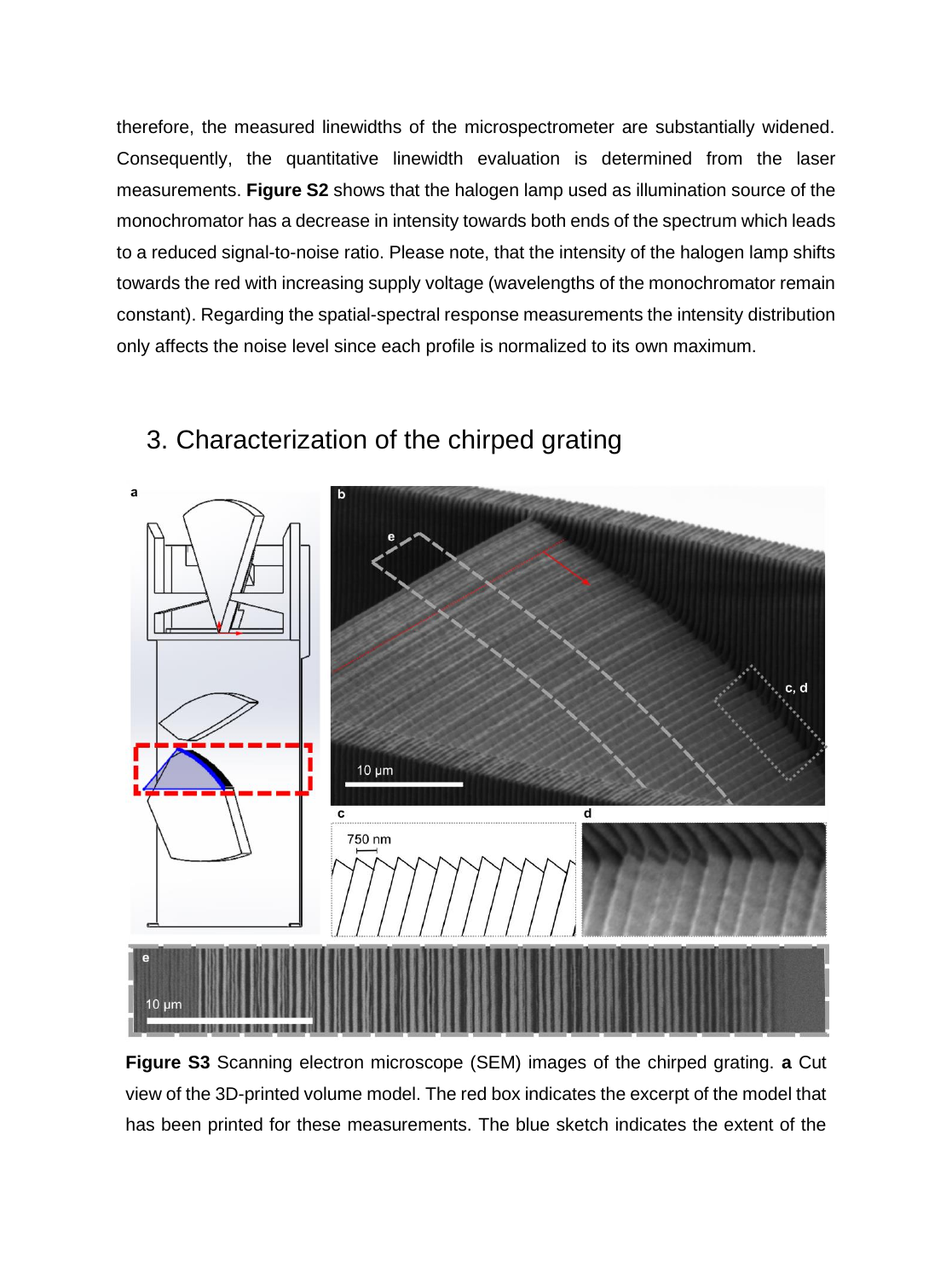grating surface that has been fabricated. **b** SEM measurement from a tilted side view. The red dotted line indicates the first grating line that was used in the complete spectrometer. **c** and **d** theoretical and measured triangular grating topography from the excerpt indicated in **b**. Brightness and contrast of the SEM measurement excerpt have been adjusted. **e** SEM measurement of the grating from a top view.

In **Figure S3** characterization measurements of the chirped grating are presented. In order to access the grating surface in the measurements, only the part of the complete spectrometer indicated in red in subfigure **a** was printed directly onto a glass substrate. The grating surface was extended towards higher frequencies (upper part) as indicated in blue. Scanning electron microscope (SEM) measurements were performed to characterize the grating lines and topography. The tilted side view shown in subfigures **b**, **c**, and **d** visualizes the triangular shape of the blazed grating line topography. The dotted red line and arrow in subfigure **b** indicates the first grating line that is used in the complete spectrometer. From the SEM image it is evident that above this line, namely towards higher grating frequencies, the topography of the grating lines is not well resolved. Therefore, the minimum grating period was restricted to 650 nm. A comparison of subfigures **c** and **d** shows that the grating topography is not perfectly shaped as in the theoretical volume model. Due to the finite voxel volume, the shape can only be approximated. A deviation from the topography will result in diffraction into unwanted diffraction orders and thus a reduced grating efficiency. However, since all undesired diffraction orders are spatially separated from the spectrometer signal region, they will not interfere with the measurement signal.

#### 4. Noise evaluation for the spectrum measurements

For all spectrum measurements, the noise is evaluated and subtracted in the wavelength range from 490 nm to 690 nm. The noise has a characteristic gradient from red to blue which all single wavelength measurements have in common. In order to quantify the noise per single wavelength measurement  $n_{\lambda_i}(\lambda)$ , the fitted sinc<sup>2</sup> function is subtracted from each measurement signal and negative values are set to zero. Subsequently, these noise signals  $n_{\lambda_i}(\lambda)$  are weighted and averaged corresponding to the signal strength of the